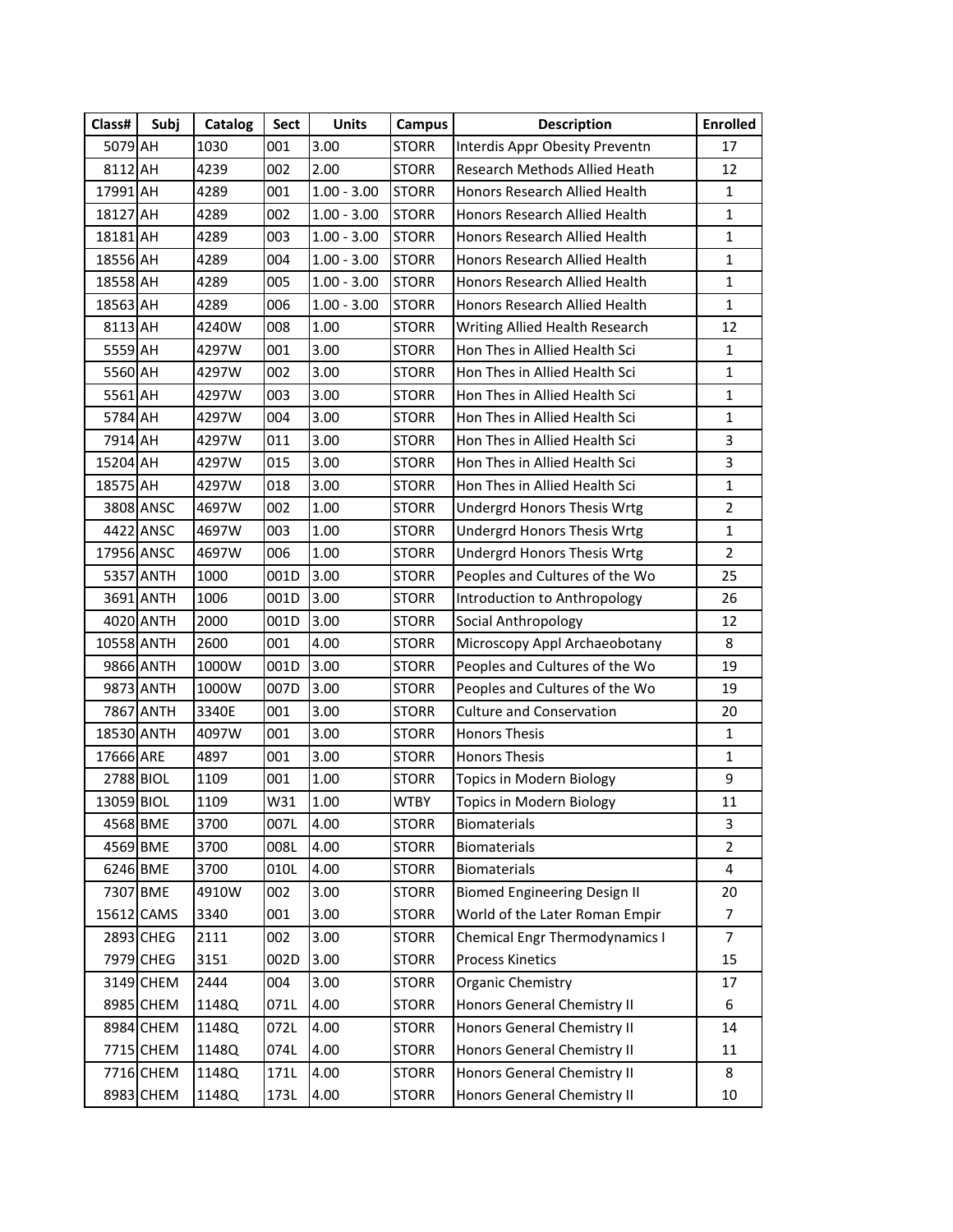|            | 3678 CHEM  | 4196W | 013  | 3.00 | <b>STORR</b> | Thesis Undergrad Chem Majors        | 3              |
|------------|------------|-------|------|------|--------------|-------------------------------------|----------------|
|            | 5454 CHEM  | 4196W | 041  | 3.00 | <b>STORR</b> | Thesis Undergrad Chem Majors        | $\mathbf{1}$   |
|            | 6177 CHEM  | 4196W | 043  | 3.00 | <b>STORR</b> | Thesis Undergrad Chem Majors        | $\mathbf{1}$   |
|            | 6909 CHEM  | 4196W | 044  | 3.00 | <b>STORR</b> | Thesis Undergrad Chem Majors        | $\overline{2}$ |
|            | 6942 COMM  | 4997W | 018  | 3.00 | <b>STORR</b> | <b>Senior Thesis</b>                | $\mathbf{1}$   |
| 2823 DGS   |            | 4997  | 001  | 3.00 | <b>STORR</b> | Honors Research                     | 3              |
| 12941 DMD  |            | 2620  | Z81  | 3.00 | <b>STMFD</b> | Human Dev, Dig Med and Tech         | 10             |
|            | 17717 DRAM | 2134  | 001  | 3.00 | <b>STORR</b> | Honors: Sports as Performance       | 16             |
| 3471 ECE   |            | 3101  | 002D | 3.00 | <b>STORR</b> | Signals and Systems                 | 3              |
| 6004 ECE   |            | 3101  | 004D | 3.00 | <b>STORR</b> | Signals and Systems                 | $\mathbf{1}$   |
| 5406 ECE   |            | 3111  | 003D | 4.00 | <b>STORR</b> | Systems Analysis and Design         | $\mathbf{1}$   |
| 3472 ECE   |            | 4211  | 002  | 3.00 | <b>STORR</b> | Semiconductor Dev&Nanostruct        | $\mathbf{1}$   |
| 3473 ECE   |            | 4902  | 002  | 3.00 | <b>STORR</b> | <b>ECE Design II</b>                | 17             |
| 16600 ECE  |            | 4900W | 003  | 1.00 | <b>STORR</b> | Comm Engr Solutions Soc Cntxt       | 3              |
| 16601 ECE  |            | 4900W | 004  | 1.00 | <b>STORR</b> | Comm Engr Solutions Soc Cntxt       | $\mathbf{1}$   |
| 15683 ECON |            | 1108  | 001  | 3.00 | <b>STORR</b> | Game Theory in Nat and Soc Sci      | 18             |
|            | 4308 ECON  | 1201  | 001  | 3.00 | <b>STORR</b> | Principles of Microeconomics        | 18             |
| 17080 ECON |            | 1201  | W32  | 3.00 | <b>WTBY</b>  | Principles of Microeconomics        | $\overline{2}$ |
|            | 7940 ECON  | 1202  | 001  | 3.00 | <b>STORR</b> | Principles of Macroeconomics        | $\overline{7}$ |
|            | 6284 ECON  | 1202  | 002  | 3.00 | <b>STORR</b> | <b>Principles of Macroeconomics</b> | 12             |
|            | 9116 ECON  | 2120  | 001  | 3.00 | <b>STORR</b> | Honors Core: Rights and Harms       | 20             |
|            | 1711 ECON  | 4494W | 001  | 3.00 | <b>STORR</b> | Seminar in Economics                | 9              |
|            | 8680 ECON  | 4497W | 007  | 3.00 | <b>STORR</b> | Senior Thesis in Economics          | $\overline{2}$ |
|            | 8681 ECON  | 4497W | 008  | 3.00 | <b>STORR</b> | Senior Thesis in Economics          | $\mathbf{1}$   |
| 18295 ECON |            | 4497W | 025  | 3.00 | <b>STORR</b> | Senior Thesis in Economics          | $\mathbf{1}$   |
| 8259 EEB   |            | 4896W | 006  | 3.00 | <b>STORR</b> | Sr Rrch Thesis Ecol & Evol Bio      | $\mathbf 1$    |
| 15367 EEB  |            | 4896W | 007  | 3.00 | <b>STORR</b> | Sr Rrch Thesis Ecol & Evol Bio      | $\mathbf{1}$   |
| 15371 EEB  |            | 4896W | 013  | 3.00 | <b>STORR</b> | Sr Rrch Thesis Ecol & Evol Bio      | $\overline{2}$ |
| 15373 EEB  |            | 4896W | 015  | 3.00 | <b>STORR</b> | Sr Rrch Thesis Ecol & Evol Bio      | $\mathbf{1}$   |
| 15376 EEB  |            | 4896W | 018  | 3.00 | <b>STORR</b> | Sr Rrch Thesis Ecol & Evol Bio      | 3              |
| 15377 EEB  |            | 4896W | 019  | 3.00 | <b>STORR</b> | Sr Rrch Thesis Ecol & Evol Bio      | $\mathbf{1}$   |
| 15378 EEB  |            | 4896W | 020  | 3.00 | <b>STORR</b> | Sr Rrch Thesis Ecol & Evol Bio      | 1              |
| 1251 EEB   |            | 4896W | 021  | 3.00 | <b>STORR</b> | Sr Rrch Thesis Ecol & Evol Bio      | $\overline{2}$ |
| 15383 EEB  |            | 4896W | 028  | 3.00 | <b>STORR</b> | Sr Rrch Thesis Ecol & Evol Bio      | 1              |
| 15384 EEB  |            | 4896W | 031  | 3.00 | <b>STORR</b> | Sr Rrch Thesis Ecol & Evol Bio      | 1              |
| 15391 EEB  |            | 4896W | 040  | 3.00 | <b>STORR</b> | Sr Rrch Thesis Ecol & Evol Bio      | 1              |
| 12932 EGEN |            | 3200  | Z81  | 3.00 | <b>STMFD</b> | Peer Mentoring and Leadership       | 8              |
|            | 4370 EGEN  | 3200  | 001  | 3.00 | <b>STORR</b> | Peer Mentoring and Leadership       | 66             |
| 17957 EGEN |            | 4197  | 001  | 3.00 | <b>STORR</b> | Indep Study: Honors Thesis Prep     | 1              |
|            | 3335 EGEN  | 4197  | 006  | 3.00 | <b>STORR</b> | Indep Study: Honors Thesis Prep     | $\mathbf 1$    |
| 10466 EGEN |            | 4197  | 035  | 3.00 | <b>STORR</b> | Indep Study: Honors Thesis Prep     | 1              |
| 16244 ENGL |            | 1007  | 021  | 4.00 | <b>STORR</b> | Seminar and Studio in Writing       | 15             |
| 16245 ENGL |            | 1007  | 022  | 4.00 | <b>STORR</b> | Seminar and Studio in Writing       | 11             |
| 12845 ENGL |            | 2101  | Z81  | 3.00 | <b>STMFD</b> | British Literature II               | 5              |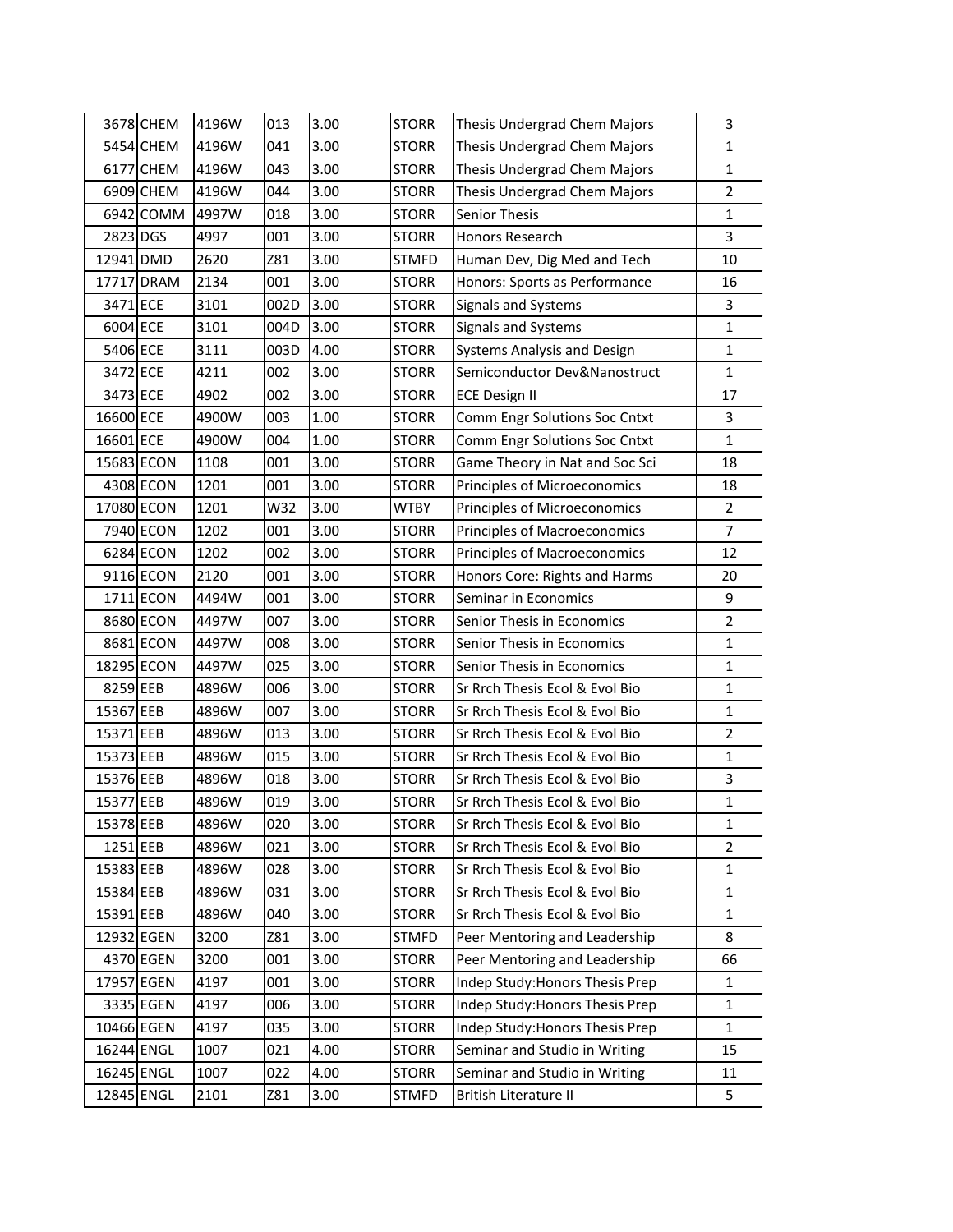|            | 4515 ENGL        | 2701  | 003             | 3.00          | <b>STORR</b> | Creative Writing I             | 15             |
|------------|------------------|-------|-----------------|---------------|--------------|--------------------------------|----------------|
| 15751 ENGL |                  | 3640  | 001             | 3.00          | <b>STORR</b> | <b>British Film</b>            | 14             |
|            | 1777 ENGL        | 4897  | 001             | 3.00          | <b>STORR</b> | Honors VIII: Honors Thesis     | 8              |
|            | 9012 ENGL        | 2301W | 003             | 3.00          | <b>STORR</b> | Anglophone Literatures         | 10             |
|            | 3870 FNCE        | 3101  | 006             | 3.00          | <b>STORR</b> | <b>Financial Management</b>    | 13             |
| 18539 FNCE |                  | 4997W | Z81             | 3.00          | <b>STMFD</b> | Senior Thesis in Finance       | $\mathbf{1}$   |
|            | <b>5607 FNCE</b> | 4997W | 012             | 3.00          | <b>STORR</b> | Senior Thesis in Finance       | 6              |
|            | <b>5608 FNCE</b> | 4997W | 014             | 3.00          | <b>STORR</b> | Senior Thesis in Finance       | $\mathbf{1}$   |
|            | 5609 FNCE        | 4997W | 015             | 3.00          | <b>STORR</b> | Senior Thesis in Finance       | $\mathbf{1}$   |
|            | 5611 FNCE        | 4997W | 017             | 3.00          | <b>STORR</b> | Senior Thesis in Finance       | 3              |
| 18206 FREN |                  | 1171  | 002D            | 3.00          | <b>STORR</b> | French Cinema                  | 18             |
|            | 17334 GEOG       | 1700  | 004             | 3.00          | <b>STORR</b> | World Regional Geography       | 15             |
| 15443 GSCI |                  | 1000E | 002             | 3.00          | <b>STORR</b> | The Human Epoch: Anthropocene  | 19             |
| 17646 HDFS |                  | 3103  | H91             | 3.00          | <b>HRTFD</b> | Adolescent Development         | 4              |
| 17403 HDFS |                  | 3141  | Z82             | 3.00          | <b>STMFD</b> | Dev App Int Rel and Victim     | $\overline{2}$ |
|            | 3743 HDFS        | 4097  | 001             | 1.00          | <b>STORR</b> | Honors Thesis Prep Seminar     | 6              |
| 12055 HDFS |                  | 4087W | H <sub>90</sub> | $3.00 - 6.00$ | <b>HRTFD</b> | <b>Honors Thesis</b>           | $\overline{2}$ |
| 17580 HDFS |                  | 4087W | Z81             | 4.00          | <b>STMFD</b> | <b>Honors Thesis</b>           | $\mathbf{1}$   |
| 17483 HDFS |                  | 4087W | 002             | $3.00 - 6.00$ | <b>STORR</b> | <b>Honors Thesis</b>           | $\mathbf{1}$   |
| 17853 HDFS |                  | 4087W | 009             | $3.00 - 6.00$ | <b>STORR</b> | <b>Honors Thesis</b>           | $\mathbf{1}$   |
| 8263 HEJS  |                  | 1103  | 001             | 3.00          | <b>STORR</b> | Who Are the Jews? Jewish Ident | 13             |
| 15797 HIST |                  | 3340  | 001             | 3.00          | <b>STORR</b> | World of the Later Roman Empir | 8              |
| 17993 HIST |                  | 4996  | H71             | 3.00          | <b>HRTFD</b> | Honors Thesis Preparation      | $\mathbf{1}$   |
| 18106 HIST |                  | 4996  | Z81             | 3.00          | <b>STMFD</b> | Honors Thesis Preparation      | $\mathbf{1}$   |
| 17982 HIST |                  | 4996  | 044             | 3.00          | <b>STORR</b> | Honors Thesis Preparation      | $\mathbf{1}$   |
| 17983 HIST |                  | 4996  | 045             | 3.00          | <b>STORR</b> | Honors Thesis Preparation      | $\mathbf{1}$   |
| 17734 HIST |                  | 4997W | 002             | 3.00          | <b>STORR</b> | Senior Thesis in History       | $\mathbf{1}$   |
| 17747 HIST |                  | 4997W | 016             | 3.00          | <b>STORR</b> | Senior Thesis in History       | $\mathbf{1}$   |
| 1931 HIST  |                  | 4997W | 019             | 3.00          | <b>STORR</b> | Senior Thesis in History       | $\mathbf{1}$   |
| 1932 HIST  |                  | 4997W | 020             | 3.00          | <b>STORR</b> | Senior Thesis in History       | $\mathbf{1}$   |
| 4708 HIST  |                  | 4997W | 029             | 3.00          | <b>STORR</b> | Senior Thesis in History       | $\mathbf 1$    |
|            | 3012 HIST        | 4997W | 031             | 3.00          | <b>STORR</b> | Senior Thesis in History       | $\mathbf{1}$   |
|            | 3590 JOUR        | 3097  | 001             | 3.00          | <b>STORR</b> | <b>Honors Thesis</b>           | $\mathbf 1$    |
|            | 3048 KINS        | 3610  | 001             | 3.00          | <b>STORR</b> | Intro to Honors Research       | $\mathbf{1}$   |
|            | 6468 KINS        | 3615  | 002             | 3.00          | <b>STORR</b> | Honors Literature Review       | $\mathbf{1}$   |
| 17902 KINS |                  | 3697W | 007             | 3.00          | <b>STORR</b> | <b>Honors Thesis</b>           | $\mathbf{1}$   |
| 17327 LING |                  | 1010  | 025             | 3.00          | <b>STORR</b> | Language and Mind              | 11             |
| 15485 LING |                  | 2010Q | 006             | 3.00          | <b>STORR</b> | The Science of Linguistics     | $\overline{2}$ |
| 17645 LLAS |                  | 3470  | H72             | 3.00          | <b>HRTFD</b> | The Latinx Family              | $\overline{2}$ |
|            | 7101 MATH        | 3094  | 001             | 3.00          | <b>STORR</b> | Undergraduate Seminar          | 14             |
|            | 15498 MATH       | 3094  | 002             | 3.00          | <b>STORR</b> | Undergraduate Seminar          | 25             |
|            | 15501 MATH       | 3799  | 002             | 3.00          | <b>STORR</b> | Independent Study              | $\mathbf{1}$   |
|            | 17181 MATH       | 1132Q | Z82             | 4.00          | <b>STMFD</b> | Calculus II                    | 10             |
|            | 15492 MATH       | 1132Q | 038D            | 4.00          | <b>STORR</b> | Calculus II                    | 22             |
|            |                  |       |                 |               |              |                                |                |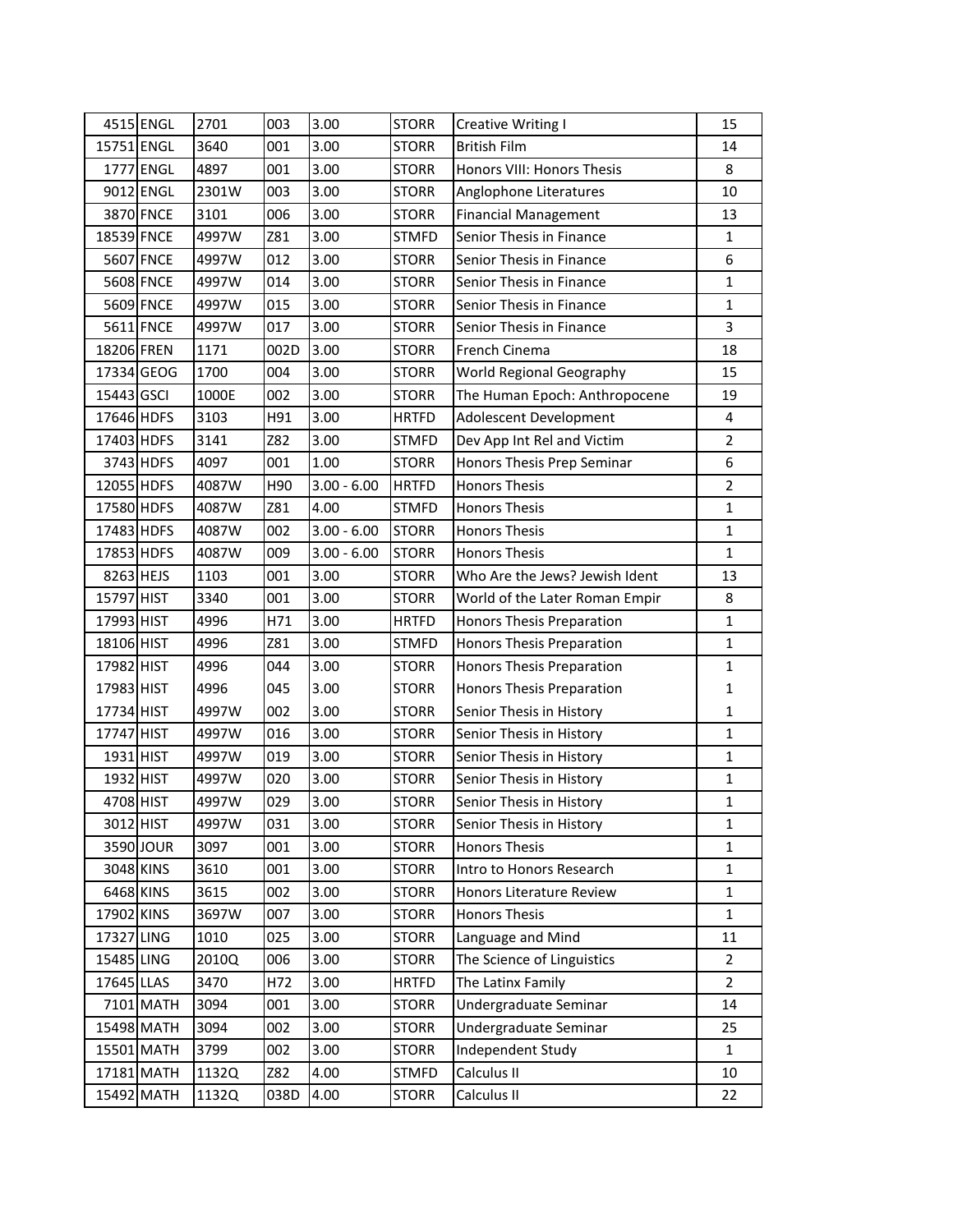|           | 7449 MATH  | 2110Q | 145D | 4.00          | <b>STORR</b> | <b>Multivariable Calculus</b>      | 14             |
|-----------|------------|-------|------|---------------|--------------|------------------------------------|----------------|
|           | 17072 MATH | 2142Q | 001D | 4.00          | <b>STORR</b> | <b>Advanced Calculus II</b>        | 5              |
|           | 17073 MATH | 2144Q | 001D | 4.00          | <b>STORR</b> | <b>Advanced Calculus IV</b>        | $\overline{7}$ |
|           | 17406 MATH | 2210Q | 011  | 3.00          | <b>STORR</b> | Applied Linear Algebra             | 35             |
|           | 17407 MATH | 2410Q | 015  | 3.00          | <b>STORR</b> | <b>Elem Differential Equations</b> | 35             |
|           | 5126 MATH  | 3796W | 001  | 3.00          | <b>STORR</b> | Senior Thesis in Mathematics       | $\overline{2}$ |
|           | 10349 MATH | 3796W | 002  | 3.00          | <b>STORR</b> | Senior Thesis in Mathematics       | $\mathbf 1$    |
|           | 10350 MATH | 3796W | 003  | 3.00          | <b>STORR</b> | Senior Thesis in Mathematics       | $\mathbf 1$    |
|           | 10378 MATH | 3796W | 004  | 3.00          | <b>STORR</b> | Senior Thesis in Mathematics       | $\mathbf{1}$   |
|           | 17662 MATH | 3796W | 005  | 3.00          | <b>STORR</b> | Senior Thesis in Mathematics       | $\mathbf{1}$   |
|           | 17664 MATH | 3796W | 006  | 3.00          | <b>STORR</b> | Senior Thesis in Mathematics       | $\mathbf{1}$   |
|           | 17773 MATH | 3796W | 007  | 3.00          | <b>STORR</b> | Senior Thesis in Mathematics       | $\mathbf{1}$   |
|           | 17862 MATH | 3796W | 008  | 3.00          | <b>STORR</b> | Senior Thesis in Mathematics       | $\mathbf{1}$   |
|           | 17863 MATH | 3796W | 009  | 3.00          | <b>STORR</b> | Senior Thesis in Mathematics       | $\mathbf 1$    |
|           | 17864 MATH | 3796W | 010  | 3.00          | <b>STORR</b> | Senior Thesis in Mathematics       | $\overline{2}$ |
|           | 17865 MATH | 3796W | 011  | 3.00          | <b>STORR</b> | Senior Thesis in Mathematics       | $\mathbf{1}$   |
|           | 18404 MATH | 3796W | 012  | 3.00          | <b>STORR</b> | Senior Thesis in Mathematics       | $\overline{2}$ |
|           | 4649 MCB   | 2225  | 001L | 4.00          | <b>STORR</b> | Cell Biology Laboratory            | $\overline{7}$ |
|           | 5669 MCB   | 2400  | 012D | 3.00          | <b>STORR</b> | <b>Human Genetics</b>              | 14             |
|           | 3451 MCB   | 2410  | 011D | 3.00          | <b>STORR</b> | Genetics                           | 16             |
|           | 4511 MCB   | 3100  | 001P | 3.00          | <b>STORR</b> | Intro Translational Research       | 12             |
|           | 5687 MCB   | 3189  | 001  | 3.00          | <b>STORR</b> | Clinical Research Laboratory       | 17             |
|           | 3513 MCB   | 4996  | 001  | $1.00 - 6.00$ | <b>STORR</b> | Honors Undergraduate Research      | 3              |
|           | 3514 MCB   | 4996  | 002  | $1.00 - 6.00$ | <b>STORR</b> | Honors Undergraduate Research      | $\mathbf{1}$   |
|           | 3516 MCB   | 4996  | 005  | $1.00 - 6.00$ | <b>STORR</b> | Honors Undergraduate Research      | 3              |
|           | 3518 MCB   | 4996  | 007  | $1.00 - 6.00$ | <b>STORR</b> | Honors Undergraduate Research      | $\overline{2}$ |
|           | 3521 MCB   | 4996  | 010  | $1.00 - 6.00$ | <b>STORR</b> | Honors Undergraduate Research      | $\overline{2}$ |
|           | 3523 MCB   | 4996  | 014  | $1.00 - 6.00$ | <b>STORR</b> | Honors Undergraduate Research      | $\mathbf{1}$   |
|           | 3747 MCB   | 4996  | 017  | $1.00 - 6.00$ | <b>STORR</b> | Honors Undergraduate Research      | $\mathbf 1$    |
|           | 3527 MCB   | 4996  | 022  | $1.00 - 6.00$ | <b>STORR</b> | Honors Undergraduate Research      | $\mathbf{1}$   |
| 3529 MCB  |            | 4996  | 025  | $1.00 - 6.00$ | <b>STORR</b> | Honors Undergraduate Research      | $\mathbf 1$    |
|           | 3534 MCB   | 4996  | 035  | $1.00 - 6.00$ | <b>STORR</b> | Honors Undergraduate Research      | 3              |
|           | 3535 MCB   | 4996  | 036  | $1.00 - 6.00$ | <b>STORR</b> | Honors Undergraduate Research      | $\mathbf 1$    |
|           | 3537 MCB   | 4996  | 039  | $1.00 - 6.00$ | <b>STORR</b> | Honors Undergraduate Research      | $\mathbf 1$    |
|           | 3540 MCB   | 4996  | 043  | $1.00 - 6.00$ | <b>STORR</b> | Honors Undergraduate Research      | 4              |
| 10626 MCB |            | 4996  | 052  | $1.00 - 6.00$ | <b>STORR</b> | Honors Undergraduate Research      | 1              |
|           | 7149 MCB   | 4996  | 057  | $1.00 - 6.00$ | <b>STORR</b> | Honors Undergraduate Research      | $\mathbf{1}$   |
|           | 8137 MCB   | 4996  | 058  | $1.00 - 6.00$ | <b>STORR</b> | Honors Undergraduate Research      | $\mathbf{1}$   |
|           | 1350 MCB   | 4997W | 001  | 3.00          | <b>STORR</b> | Senior Honors Research Thesis      | 3              |
|           | 1356 MCB   | 4997W | 008  | 3.00          | <b>STORR</b> | Senior Honors Research Thesis      | 5              |
|           | 1358 MCB   | 4997W | 010  | 3.00          | <b>STORR</b> | Senior Honors Research Thesis      | 4              |
|           | 8004 MCB   | 4997W | 012  | 3.00          | <b>STORR</b> | Senior Honors Research Thesis      | 1              |
|           | 8399 MCB   | 4997W | 013  | 3.00          | <b>STORR</b> | Senior Honors Research Thesis      | 1              |
|           | 3748 MCB   | 4997W | 015  | 3.00          | <b>STORR</b> | Senior Honors Research Thesis      | $\overline{2}$ |
|           |            |       |      |               |              |                                    |                |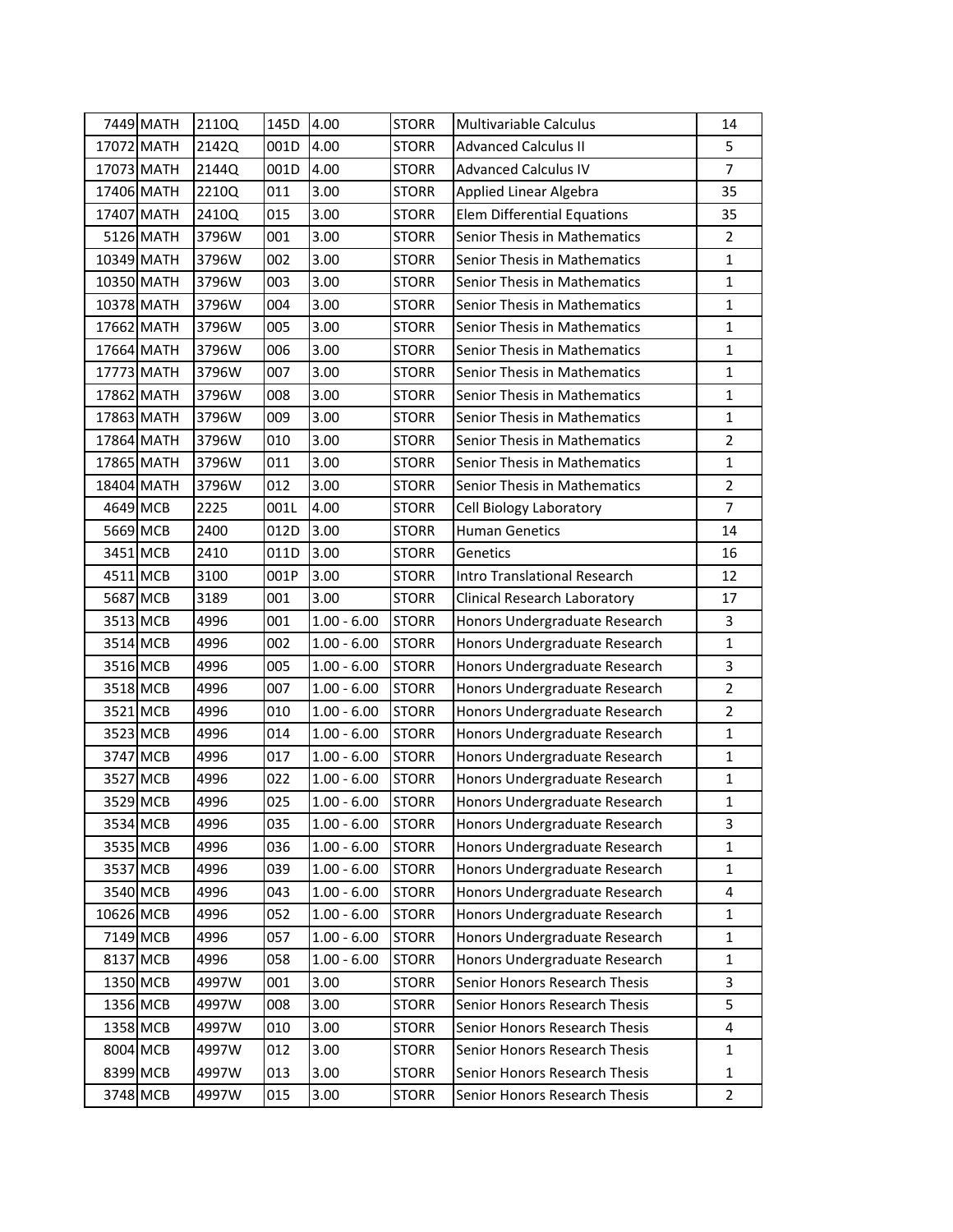|            | 3749 MCB         | 4997W | 017  | 3.00          | <b>STORR</b> | Senior Honors Research Thesis       | 3                       |
|------------|------------------|-------|------|---------------|--------------|-------------------------------------|-------------------------|
|            | 1362 MCB         | 4997W | 019  | 3.00          | <b>STORR</b> | Senior Honors Research Thesis       | $\overline{2}$          |
|            | 1363 MCB         | 4997W | 021  | 3.00          | <b>STORR</b> | Senior Honors Research Thesis       | $\mathbf{1}$            |
|            | 1366 MCB         | 4997W | 024  | 3.00          | <b>STORR</b> | Senior Honors Research Thesis       | $\overline{2}$          |
| 10170 MCB  |                  | 4997W | 029  | 3.00          | <b>STORR</b> | Senior Honors Research Thesis       | 3                       |
|            | 1370 MCB         | 4997W | 030  | 3.00          | <b>STORR</b> | Senior Honors Research Thesis       | $\mathbf{1}$            |
|            | 2862 MCB         | 4997W | 035  | 3.00          | <b>STORR</b> | Senior Honors Research Thesis       | $\overline{2}$          |
|            | 3159 MCB         | 4997W | 038  | 3.00          | <b>STORR</b> | Senior Honors Research Thesis       | $\mathbf{1}$            |
|            | 3161 MCB         | 4997W | 040  | 3.00          | <b>STORR</b> | Senior Honors Research Thesis       | $\mathbf{1}$            |
|            | 3348 MCB         | 4997W | 044  | 3.00          | <b>STORR</b> | Senior Honors Research Thesis       | $\overline{2}$          |
|            | 3413 MCB         | 4997W | 045  | 3.00          | <b>STORR</b> | Senior Honors Research Thesis       | $\mathbf{1}$            |
| 3323 ME    |                  | 2234  | 003  | 3.00          | <b>STORR</b> | <b>Applied Thermodynamics</b>       | 21                      |
| 4304 ME    |                  | 3279  | 001  | 3.00          | <b>STORR</b> | Honors Research                     | 3                       |
| 18472 ME   |                  | 3279  | 002  | 3.00          | <b>STORR</b> | <b>Honors Research</b>              | $\mathbf 1$             |
|            | 8002 MEM         | 4296  | 001  | $1.00 - 6.00$ | <b>STORR</b> | Honors Research                     | $\overline{2}$          |
|            | 8582 MGMT        | 3101  | 009  | 3.00          | <b>STORR</b> | Manager'l &Interpersonal Behav      | 5                       |
|            | 17210 MGMT       | 3101  | 010  | 3.00          | <b>STORR</b> | Manager'l &Interpersonal Behav      | 6                       |
|            | 17212 MGMT       | 3101  | 011  | 3.00          | <b>STORR</b> | Manager'l &Interpersonal Behav      | $\overline{7}$          |
|            | 8742 MGMT        | 4900  | 010  | 3.00          | <b>STORR</b> | Strategy, Policy and Planning       | $\mathbf{1}$            |
|            | 17214 MGMT       | 4900  | 011  | 3.00          | <b>STORR</b> | Strategy, Policy and Planning       | 3                       |
|            | 17216 MGMT       | 4900  | 012  | 3.00          | <b>STORR</b> | Strategy, Policy and Planning       | $\overline{2}$          |
|            | 4393 MGMT        | 4997  | 003  | $1.00 - 3.00$ | <b>STORR</b> | Senior Thesis in Management         | $\mathbf{1}$            |
|            | <b>5059 MKTG</b> | 3101  | 002  | 3.00          | <b>STORR</b> | Intro to Marketing Management       | $\overline{2}$          |
|            | <b>2080 MKTG</b> | 3101  | 006  | 3.00          | <b>STORR</b> | Intro to Marketing Management       | 4                       |
|            | 16546 MKTG       | 3101  | 010  | 3.00          | <b>STORR</b> | Intro to Marketing Management       | 8                       |
|            | 9922 MKTG        | 3101  | 014  | 3.00          | <b>STORR</b> | Intro to Marketing Management       | $\overline{\mathbf{4}}$ |
|            | 16535 MKTG       | 4997W | 001  | 3.00          | <b>STORR</b> | Senior Thesis in Marketing          | 11                      |
|            | 17726 MKTG       | 4997W | 002  | 3.00          | <b>STORR</b> | Senior Thesis in Marketing          | $\mathbf{1}$            |
|            | 7882 MUSI        | 1003  | 007D | 3.00          | <b>STORR</b> | Popular Music&Diver Amer Scty       | 23                      |
|            | <b>2456 NUSC</b> | 4296W | 001  | 3.00          | <b>STORR</b> | Senior Thesis in Nutrition          | $\mathbf{1}$            |
| 18028 NUSC |                  | 4296W | 004  | 3.00          | <b>STORR</b> | Senior Thesis in Nutrition          | $\mathbf 2$             |
|            | 18029 NUSC       | 4296W | 005  | 3.00          | <b>STORR</b> | Senior Thesis in Nutrition          | $\mathbf{1}$            |
|            | 3647 OPIM        | 3103  | 004  | 3.00          | <b>STORR</b> | <b>Business Information Systems</b> | 10                      |
|            | 8180 OPIM        | 4996  | 001  | 3.00          | <b>STORR</b> | Ind Honors Research in OPIM         | $\mathbf 1$             |
|            | 3361 OPIM        | 4997  | 001  | 3.00          | <b>STORR</b> | Sr Thesis in Oper & Info Mgmt       | $\mathbf{1}$            |
|            | 18071 OPIM       | 4997  | W31  | 3.00          | <b>WTBY</b>  | Sr Thesis in Oper & Info Mgmt       | $\mathbf{1}$            |
|            | 9406 PHAR        | 3099  | 004  | $1.00 - 6.00$ | <b>STORR</b> | Undergraduate Research              | $\mathbf{1}$            |
|            | 9412 PHAR        | 3099  | 010  | $1.00 - 6.00$ | <b>STORR</b> | Undergraduate Research              | $\mathbf 2$             |
|            | 9424 PHAR        | 3099  | 022  | $1.00 - 6.00$ | <b>STORR</b> | Undergraduate Research              | $\overline{2}$          |
|            | 9432 PHAR        | 3099  | 030  | $1.00 - 6.00$ | <b>STORR</b> | Undergraduate Research              | $\mathbf 1$             |
|            | 9436 PHAR        | 3099  | 034  | $1.00 - 6.00$ | <b>STORR</b> | Undergraduate Research              | $\mathbf 1$             |
|            | 9442 PHAR        | 3099  | 040  | $1.00 - 6.00$ | <b>STORR</b> | Undergraduate Research              | 3                       |
|            | 9460 PHAR        | 3099  | 058  | $1.00 - 6.00$ | <b>STORR</b> | Undergraduate Research              | $\mathbf{1}$            |
| 8762 PHIL  |                  | 1104  | 033  | 3.00          | <b>STORR</b> | Philosophy and Social Ethics        | 19                      |
|            |                  |       |      |               |              |                                     |                         |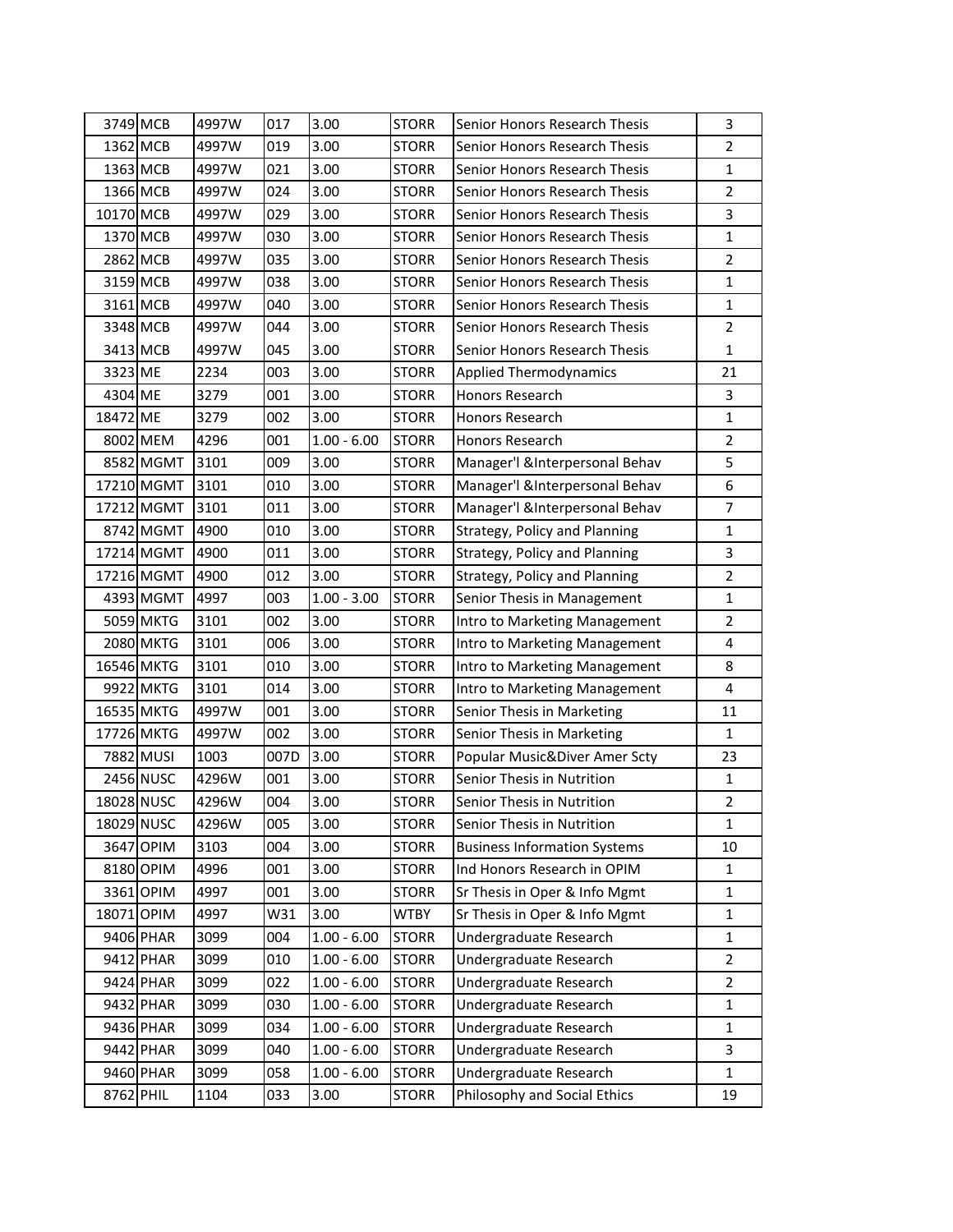| 17449 PHIL |           | 1109  | 001 | 3.00          | <b>STORR</b> | <b>Global Existentialism</b>     | 19             |
|------------|-----------|-------|-----|---------------|--------------|----------------------------------|----------------|
| 15842 PHIL |           | 2210  | 001 | 3.00          | <b>STORR</b> | Metaphysics                      | 12             |
| 15843 PHIL |           | 2410  | 001 | 3.00          | <b>STORR</b> | Know Thyself                     | 17             |
| 15845 PHIL |           | 3218  | 001 | 3.00          | <b>STORR</b> | <b>Feminist Theory</b>           | 4              |
| 17725 PHIL |           | 4297W | 001 | 3.00          | <b>STORR</b> | Senior Thesis in Philosophy      | $\mathbf 2$    |
| 18400 PHIL |           | 4297W | 002 | 3.00          | <b>STORR</b> | Senior Thesis in Philosophy      | $\mathbf 1$    |
| 17207 PHRX |           | 3001  | 002 | 2.00          | <b>STORR</b> | Immunology                       | 21             |
|            | 8935 PHRX | 3099  | 002 | 1.00          | <b>STORR</b> | Undergraduate Research           | $\mathbf 1$    |
|            | 8938 PHRX | 3099  | 004 | $1.00 - 6.00$ | <b>STORR</b> | Undergraduate Research           | $\overline{2}$ |
|            | 9474 PHRX | 3099  | 008 | $1.00 - 6.00$ | <b>STORR</b> | Undergraduate Research           | $\mathbf{1}$   |
|            | 9476 PHRX | 3099  | 010 | $1.00 - 6.00$ | <b>STORR</b> | Undergraduate Research           | $\mathbf 1$    |
|            | 9486 PHRX | 3099  | 016 | $1.00 - 6.00$ | <b>STORR</b> | Undergraduate Research           | $\mathbf 1$    |
|            | 9492 PHRX | 3099  | 022 | $1.00 - 6.00$ | <b>STORR</b> | Undergraduate Research           | 5              |
|            | 9494 PHRX | 3099  | 024 | $1.00 - 6.00$ | <b>STORR</b> | Undergraduate Research           | $\mathbf{1}$   |
|            | 9500 PHRX | 3099  | 030 | $1.00 - 6.00$ | <b>STORR</b> | Undergraduate Research           | $\mathbf{1}$   |
|            | 9514 PHRX | 3099  | 044 | $1.00 - 6.00$ | <b>STORR</b> | Undergraduate Research           | $\mathbf{1}$   |
|            | 9528 PHRX | 3099  | 058 | $1.00 - 6.00$ | <b>STORR</b> | Undergraduate Research           | $\mathbf 1$    |
|            | 9532 PHRX | 3099  | 062 | $1.00 - 6.00$ | <b>STORR</b> | Undergraduate Research           | $\mathbf{1}$   |
|            | 9534 PHRX | 3099  | 064 | $1.00 - 6.00$ | <b>STORR</b> | Undergraduate Research           | $\mathbf 1$    |
|            | 9881 PHRX | 3099  | 070 | $1.00 - 6.00$ | <b>STORR</b> | Undergraduate Research           | $\mathbf{1}$   |
| 10529 PHRX |           | 3099  | 076 | $1.00 - 6.00$ | <b>STORR</b> | Undergraduate Research           | $\overline{2}$ |
| 10715 PHRX |           | 3099  | 080 | $1.00 - 6.00$ | <b>STORR</b> | Undergraduate Research           | $\mathbf{1}$   |
| 18176 PHRX |           | 3099  | 081 | $1.00 - 6.00$ | <b>STORR</b> | Undergraduate Research           | $\overline{2}$ |
| 18399 PHRX |           | 3099  | 084 | $1.00 - 6.00$ | <b>STORR</b> | Undergraduate Research           | $\mathbf 1$    |
| 16937 PHRX |           | 3097W | 001 | 3.00          | <b>STORR</b> | Honors Thesis in Pharmacy        | $\mathbf{1}$   |
| 16945 PHRX |           | 3097W | 009 | 3.00          | <b>STORR</b> | Honors Thesis in Pharmacy        | $\mathbf{1}$   |
| 16947 PHRX |           | 3097W | 011 | 3.00          | <b>STORR</b> | Honors Thesis in Pharmacy        | $\mathbf{1}$   |
| 17315 PHRX |           | 3097W | 016 | 3.00          | <b>STORR</b> | Honors Thesis in Pharmacy        | $\mathbf{1}$   |
| 17422 PHRX |           | 3097W | 017 | 3.00          | <b>STORR</b> | Honors Thesis in Pharmacy        | $\mathbf 1$    |
|            | 2342 PHYS | 1601Q | 001 | 4.00          | <b>STORR</b> | <b>Fundamentals of Physics I</b> | $\mathbf 1$    |
| 9664 PNB   |           | 3260  | 001 | 3.00          | <b>STORR</b> | <b>Stem Cell Biology</b>         | 12             |
| 17265 PNB  |           | 4296  | 001 | $1.00 - 3.00$ | <b>STORR</b> | Honors Undergrad Research PNB    | $\mathbf{1}$   |
| 17417 PNB  |           | 4296  | 002 | $1.00 - 3.00$ | <b>STORR</b> | Honors Undergrad Research PNB    | 5              |
| 17266 PNB  |           | 4296  | 004 | $1.00 - 3.00$ | <b>STORR</b> | Honors Undergrad Research PNB    | $\mathbf 1$    |
| 17267 PNB  |           | 4296  | 006 | $1.00 - 3.00$ | <b>STORR</b> | Honors Undergrad Research PNB    | 3              |
| 17268 PNB  |           | 4296  | 007 | $1.00 - 3.00$ | <b>STORR</b> | Honors Undergrad Research PNB    | $\overline{2}$ |
| 17270 PNB  |           | 4296  | 009 | $1.00 - 3.00$ | <b>STORR</b> | Honors Undergrad Research PNB    | $\mathbf{1}$   |
| 17274 PNB  |           | 4296  | 013 | $1.00 - 3.00$ | <b>STORR</b> | Honors Undergrad Research PNB    | $\overline{2}$ |
| 17277 PNB  |           | 4296  | 015 | $1.00 - 3.00$ | <b>STORR</b> | Honors Undergrad Research PNB    | 5              |
| 17278 PNB  |           | 4296  | 016 | $1.00 - 3.00$ | <b>STORR</b> | Honors Undergrad Research PNB    | $\overline{2}$ |
| 17279 PNB  |           | 4296  | 017 | $1.00 - 3.00$ | <b>STORR</b> | Honors Undergrad Research PNB    | 1              |
| 17436 PNB  |           | 4296  | 023 | $1.00 - 3.00$ | <b>STORR</b> | Honors Undergrad Research PNB    | $\mathbf{1}$   |
| 17700 PNB  |           | 4296  | 025 | $1.00 - 3.00$ | <b>STORR</b> | Honors Undergrad Research PNB    | 3              |
| 17550 PNB  |           | 4296  | 026 | $1.00 - 3.00$ | <b>STORR</b> | Honors Undergrad Research PNB    | 4              |
|            |           |       |     |               |              |                                  |                |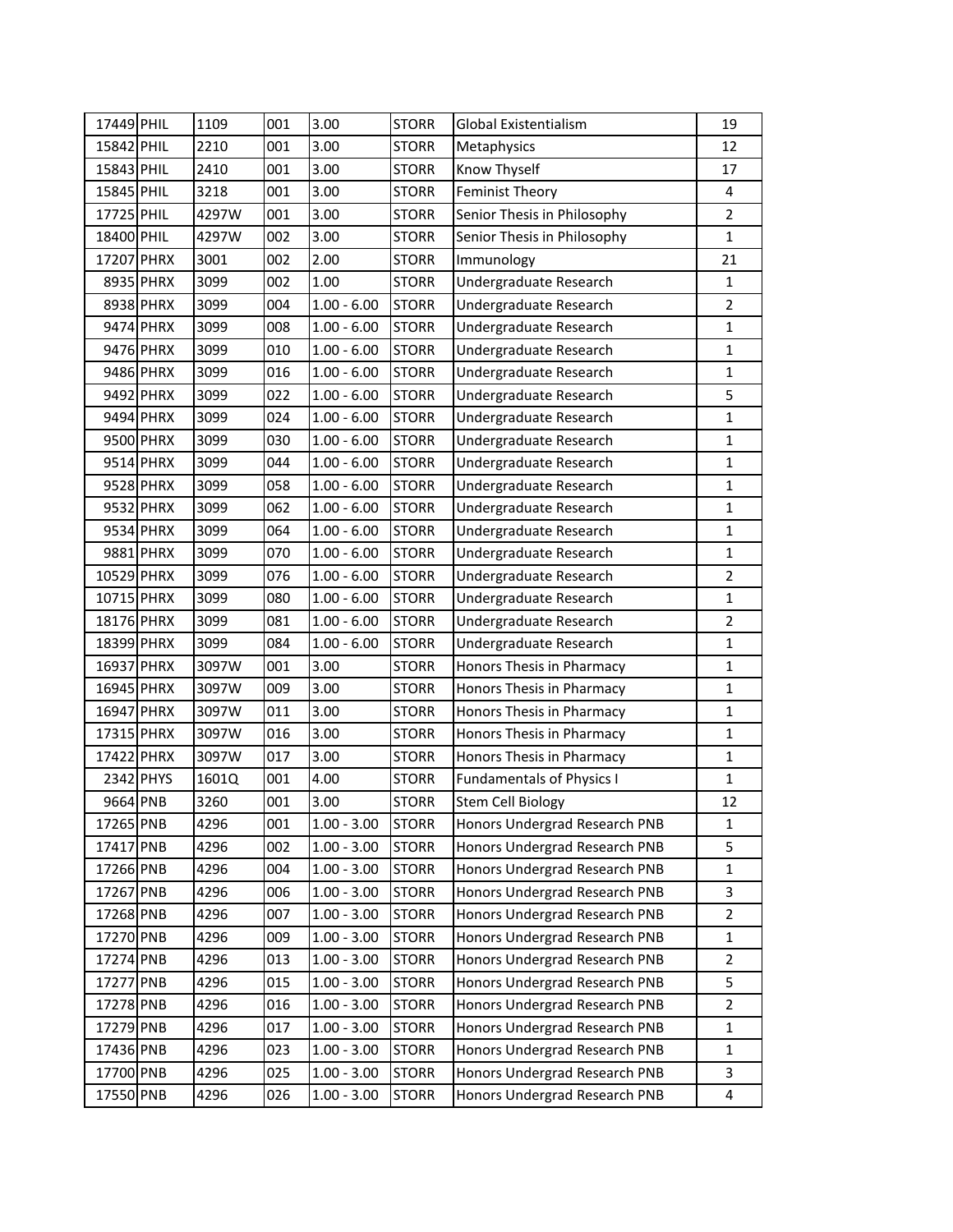| 17557 PNB<br>4296<br>028<br>$1.00 - 3.00$<br><b>STORR</b><br>6<br>Honors Undergrad Research PNB<br>$\mathbf 1$<br>17575 PNB<br>4296<br>$1.00 - 3.00$<br><b>STORR</b><br>032<br>Honors Undergrad Research PNB<br>18050 PNB<br>$\overline{2}$<br>4296<br>037<br>$1.00 - 3.00$<br><b>STORR</b><br>Honors Undergrad Research PNB<br>18423 PNB<br>$\mathbf 1$<br>4296<br>$1.00 - 3.00$<br><b>STORR</b><br>Honors Undergrad Research PNB<br>038<br>18429 PNB<br>039<br><b>STORR</b><br>$\mathbf{1}$<br>4296<br>$1.00 - 3.00$<br>Honors Undergrad Research PNB<br>18477 PNB<br>4296<br>$1.00 - 3.00$<br><b>STORR</b><br>$\mathbf{1}$<br>040<br>Honors Undergrad Research PNB<br>$\mathbf{1}$<br>18438 PNB<br>4296<br>044<br>$1.00 - 3.00$<br><b>STORR</b><br>Honors Undergrad Research PNB<br>5129 POLS<br>3.00<br>4997W<br>001<br><b>STORR</b><br><b>Senior Thesis</b><br>11<br>7490 PSYC<br>1100<br>3.00<br>012L<br><b>STORR</b><br>General Psychology I<br>18<br>15582 PSYC<br>3.00<br>1100<br>013L<br><b>STORR</b><br>General Psychology I<br>18<br>15584 PSYC<br>3.00<br>1100<br>071L<br>General Psychology I<br>15<br><b>STORR</b><br>12631 PSYC<br>4.00<br>14<br>1103<br>Z81D<br><b>STMFD</b><br>Gen Psychology II (Enhanced)<br>15<br>15590 PSYC<br>1103<br>4.00<br><b>STORR</b><br>012D<br>Gen Psychology II (Enhanced)<br>8439 PSYC<br>1103<br>4.00<br><b>STORR</b><br>Gen Psychology II (Enhanced)<br>22<br>032D<br>2554 PSYC<br>3899<br>005<br>$1.00 - 6.00$<br><b>STORR</b><br>$\mathbf{1}$<br>Independent Study<br>$\mathbf{1}$<br>2557 PSYC<br>3899<br>015<br>$1.00 - 6.00$<br><b>STORR</b><br>Independent Study<br>$\mathbf 1$<br>4519 PSYC<br>3899<br>$1.00 - 6.00$<br><b>STORR</b><br>018<br>Independent Study<br>2563 PSYC<br>3899<br>024<br>$1.00 - 6.00$<br><b>STORR</b><br>$\mathbf{1}$<br>Independent Study<br>5<br>2564 PSYC<br>3899<br>027<br>$1.00 - 6.00$<br><b>STORR</b><br>Independent Study<br>3<br>10389 PSYC<br>3899<br>035<br>$1.00 - 6.00$<br><b>STORR</b><br>Independent Study<br>$\boldsymbol{7}$<br>2571 PSYC<br>$1.00 - 6.00$<br>3899<br>037<br><b>STORR</b><br>Independent Study<br>$\overline{2}$<br>4520 PSYC<br>3899<br>041<br>$1.00 - 6.00$<br><b>STORR</b><br>Independent Study<br>$\overline{2}$<br>2578 PSYC<br>3899<br>047<br>$1.00 - 6.00$<br><b>STORR</b><br>Independent Study<br>3094 PSYC<br>$\mathbf{1}$<br>3899<br>054<br>$1.00 - 6.00$<br><b>STORR</b><br>Independent Study<br>$\overline{2}$<br>4610 PSYC<br>3899<br>055<br>$1.00 - 6.00$<br><b>STORR</b><br>Independent Study<br>$\mathbf 1$<br>4612 PSYC<br>3899<br>056<br>$1.00 - 6.00$<br><b>STORR</b><br>Independent Study<br>$\mathbf{1}$<br>5718 PSYC<br>3899<br>063<br>$1.00 - 6.00$<br><b>STORR</b><br>Independent Study<br>5<br>5724 PSYC<br>$1.00 - 6.00$<br>3899<br>069<br><b>STORR</b><br>Independent Study<br>$\mathbf 1$<br>5725 PSYC<br><b>STORR</b><br>3899<br>071<br>$1.00 - 6.00$<br>Independent Study<br>5728 PSYC<br>$\mathbf 1$<br>3899<br>074<br>$1.00 - 6.00$<br><b>STORR</b><br>Independent Study<br>$\mathbf 2$<br>10394 PSYC<br><b>STORR</b><br>3899<br>081<br>$1.00 - 6.00$<br>Independent Study<br>3657 PSYC<br>2100WQ<br>4.00<br><b>STORR</b><br>Prin of Rsch in Psych<br>11<br>007L<br>15872 PSYC<br>3770W<br>002<br>3.00<br><b>STORR</b><br><b>Current Topics in Social Psych</b><br>11<br>2496 PSYC<br>4197W<br>015<br>3.00<br><b>STORR</b><br>Senior Thesis in Psychology<br>4<br>2501 PSYC<br>4197W<br>3.00<br><b>STORR</b><br>Senior Thesis in Psychology<br>$\mathbf 1$<br>024<br>2502 PSYC<br>$\mathbf 1$<br>4197W<br>3.00<br><b>STORR</b><br>Senior Thesis in Psychology<br>027<br>2503 PSYC<br>4197W<br>028<br>3.00<br><b>STORR</b><br>Senior Thesis in Psychology<br>$\mathbf{1}$<br>2511 PSYC<br>$\mathbf{1}$<br>4197W<br>3.00<br><b>STORR</b><br>Senior Thesis in Psychology<br>039<br>2514 PSYC<br>4197W<br>3.00<br><b>STORR</b><br>$\mathbf{1}$<br>045<br>Senior Thesis in Psychology<br>2519 PSYC<br>4197W<br>3.00<br>$\mathbf 1$<br>051<br><b>STORR</b><br>Senior Thesis in Psychology<br>3156 PSYC<br>$\mathbf{1}$<br>4197W<br>3.00<br><b>STORR</b><br>Senior Thesis in Psychology<br>054<br>4619 PSYC<br>4197W<br>055<br>3.00<br><b>STORR</b><br>Senior Thesis in Psychology<br>$\overline{2}$<br>5734 PSYC<br>4197W<br>3.00<br><b>STORR</b><br>3<br>063<br>Senior Thesis in Psychology<br>6343 SLHS<br>$1.00 - 6.00$<br>3295<br>001<br><b>STORR</b><br><b>Special Topics</b><br>11 |  |  |  |  |
|--------------------------------------------------------------------------------------------------------------------------------------------------------------------------------------------------------------------------------------------------------------------------------------------------------------------------------------------------------------------------------------------------------------------------------------------------------------------------------------------------------------------------------------------------------------------------------------------------------------------------------------------------------------------------------------------------------------------------------------------------------------------------------------------------------------------------------------------------------------------------------------------------------------------------------------------------------------------------------------------------------------------------------------------------------------------------------------------------------------------------------------------------------------------------------------------------------------------------------------------------------------------------------------------------------------------------------------------------------------------------------------------------------------------------------------------------------------------------------------------------------------------------------------------------------------------------------------------------------------------------------------------------------------------------------------------------------------------------------------------------------------------------------------------------------------------------------------------------------------------------------------------------------------------------------------------------------------------------------------------------------------------------------------------------------------------------------------------------------------------------------------------------------------------------------------------------------------------------------------------------------------------------------------------------------------------------------------------------------------------------------------------------------------------------------------------------------------------------------------------------------------------------------------------------------------------------------------------------------------------------------------------------------------------------------------------------------------------------------------------------------------------------------------------------------------------------------------------------------------------------------------------------------------------------------------------------------------------------------------------------------------------------------------------------------------------------------------------------------------------------------------------------------------------------------------------------------------------------------------------------------------------------------------------------------------------------------------------------------------------------------------------------------------------------------------------------------------------------------------------------------------------------------------------------------------------------------------------------------------------------------------------------------------------------------------------------------------------------------------------------------------------------------------------------------------------------------------------------------------------------------------------------------------------------------------------------------------------------------------------------------------------------------------------------------------------------------------------------------------------------------------------------------------------------------------------------------------------------------------------------------------------------------------------------------------------------------------------------------------------------------------------------------------------------------------|--|--|--|--|
|                                                                                                                                                                                                                                                                                                                                                                                                                                                                                                                                                                                                                                                                                                                                                                                                                                                                                                                                                                                                                                                                                                                                                                                                                                                                                                                                                                                                                                                                                                                                                                                                                                                                                                                                                                                                                                                                                                                                                                                                                                                                                                                                                                                                                                                                                                                                                                                                                                                                                                                                                                                                                                                                                                                                                                                                                                                                                                                                                                                                                                                                                                                                                                                                                                                                                                                                                                                                                                                                                                                                                                                                                                                                                                                                                                                                                                                                                                                                                                                                                                                                                                                                                                                                                                                                                                                                                                                                                                      |  |  |  |  |
|                                                                                                                                                                                                                                                                                                                                                                                                                                                                                                                                                                                                                                                                                                                                                                                                                                                                                                                                                                                                                                                                                                                                                                                                                                                                                                                                                                                                                                                                                                                                                                                                                                                                                                                                                                                                                                                                                                                                                                                                                                                                                                                                                                                                                                                                                                                                                                                                                                                                                                                                                                                                                                                                                                                                                                                                                                                                                                                                                                                                                                                                                                                                                                                                                                                                                                                                                                                                                                                                                                                                                                                                                                                                                                                                                                                                                                                                                                                                                                                                                                                                                                                                                                                                                                                                                                                                                                                                                                      |  |  |  |  |
|                                                                                                                                                                                                                                                                                                                                                                                                                                                                                                                                                                                                                                                                                                                                                                                                                                                                                                                                                                                                                                                                                                                                                                                                                                                                                                                                                                                                                                                                                                                                                                                                                                                                                                                                                                                                                                                                                                                                                                                                                                                                                                                                                                                                                                                                                                                                                                                                                                                                                                                                                                                                                                                                                                                                                                                                                                                                                                                                                                                                                                                                                                                                                                                                                                                                                                                                                                                                                                                                                                                                                                                                                                                                                                                                                                                                                                                                                                                                                                                                                                                                                                                                                                                                                                                                                                                                                                                                                                      |  |  |  |  |
|                                                                                                                                                                                                                                                                                                                                                                                                                                                                                                                                                                                                                                                                                                                                                                                                                                                                                                                                                                                                                                                                                                                                                                                                                                                                                                                                                                                                                                                                                                                                                                                                                                                                                                                                                                                                                                                                                                                                                                                                                                                                                                                                                                                                                                                                                                                                                                                                                                                                                                                                                                                                                                                                                                                                                                                                                                                                                                                                                                                                                                                                                                                                                                                                                                                                                                                                                                                                                                                                                                                                                                                                                                                                                                                                                                                                                                                                                                                                                                                                                                                                                                                                                                                                                                                                                                                                                                                                                                      |  |  |  |  |
|                                                                                                                                                                                                                                                                                                                                                                                                                                                                                                                                                                                                                                                                                                                                                                                                                                                                                                                                                                                                                                                                                                                                                                                                                                                                                                                                                                                                                                                                                                                                                                                                                                                                                                                                                                                                                                                                                                                                                                                                                                                                                                                                                                                                                                                                                                                                                                                                                                                                                                                                                                                                                                                                                                                                                                                                                                                                                                                                                                                                                                                                                                                                                                                                                                                                                                                                                                                                                                                                                                                                                                                                                                                                                                                                                                                                                                                                                                                                                                                                                                                                                                                                                                                                                                                                                                                                                                                                                                      |  |  |  |  |
|                                                                                                                                                                                                                                                                                                                                                                                                                                                                                                                                                                                                                                                                                                                                                                                                                                                                                                                                                                                                                                                                                                                                                                                                                                                                                                                                                                                                                                                                                                                                                                                                                                                                                                                                                                                                                                                                                                                                                                                                                                                                                                                                                                                                                                                                                                                                                                                                                                                                                                                                                                                                                                                                                                                                                                                                                                                                                                                                                                                                                                                                                                                                                                                                                                                                                                                                                                                                                                                                                                                                                                                                                                                                                                                                                                                                                                                                                                                                                                                                                                                                                                                                                                                                                                                                                                                                                                                                                                      |  |  |  |  |
|                                                                                                                                                                                                                                                                                                                                                                                                                                                                                                                                                                                                                                                                                                                                                                                                                                                                                                                                                                                                                                                                                                                                                                                                                                                                                                                                                                                                                                                                                                                                                                                                                                                                                                                                                                                                                                                                                                                                                                                                                                                                                                                                                                                                                                                                                                                                                                                                                                                                                                                                                                                                                                                                                                                                                                                                                                                                                                                                                                                                                                                                                                                                                                                                                                                                                                                                                                                                                                                                                                                                                                                                                                                                                                                                                                                                                                                                                                                                                                                                                                                                                                                                                                                                                                                                                                                                                                                                                                      |  |  |  |  |
|                                                                                                                                                                                                                                                                                                                                                                                                                                                                                                                                                                                                                                                                                                                                                                                                                                                                                                                                                                                                                                                                                                                                                                                                                                                                                                                                                                                                                                                                                                                                                                                                                                                                                                                                                                                                                                                                                                                                                                                                                                                                                                                                                                                                                                                                                                                                                                                                                                                                                                                                                                                                                                                                                                                                                                                                                                                                                                                                                                                                                                                                                                                                                                                                                                                                                                                                                                                                                                                                                                                                                                                                                                                                                                                                                                                                                                                                                                                                                                                                                                                                                                                                                                                                                                                                                                                                                                                                                                      |  |  |  |  |
|                                                                                                                                                                                                                                                                                                                                                                                                                                                                                                                                                                                                                                                                                                                                                                                                                                                                                                                                                                                                                                                                                                                                                                                                                                                                                                                                                                                                                                                                                                                                                                                                                                                                                                                                                                                                                                                                                                                                                                                                                                                                                                                                                                                                                                                                                                                                                                                                                                                                                                                                                                                                                                                                                                                                                                                                                                                                                                                                                                                                                                                                                                                                                                                                                                                                                                                                                                                                                                                                                                                                                                                                                                                                                                                                                                                                                                                                                                                                                                                                                                                                                                                                                                                                                                                                                                                                                                                                                                      |  |  |  |  |
|                                                                                                                                                                                                                                                                                                                                                                                                                                                                                                                                                                                                                                                                                                                                                                                                                                                                                                                                                                                                                                                                                                                                                                                                                                                                                                                                                                                                                                                                                                                                                                                                                                                                                                                                                                                                                                                                                                                                                                                                                                                                                                                                                                                                                                                                                                                                                                                                                                                                                                                                                                                                                                                                                                                                                                                                                                                                                                                                                                                                                                                                                                                                                                                                                                                                                                                                                                                                                                                                                                                                                                                                                                                                                                                                                                                                                                                                                                                                                                                                                                                                                                                                                                                                                                                                                                                                                                                                                                      |  |  |  |  |
|                                                                                                                                                                                                                                                                                                                                                                                                                                                                                                                                                                                                                                                                                                                                                                                                                                                                                                                                                                                                                                                                                                                                                                                                                                                                                                                                                                                                                                                                                                                                                                                                                                                                                                                                                                                                                                                                                                                                                                                                                                                                                                                                                                                                                                                                                                                                                                                                                                                                                                                                                                                                                                                                                                                                                                                                                                                                                                                                                                                                                                                                                                                                                                                                                                                                                                                                                                                                                                                                                                                                                                                                                                                                                                                                                                                                                                                                                                                                                                                                                                                                                                                                                                                                                                                                                                                                                                                                                                      |  |  |  |  |
|                                                                                                                                                                                                                                                                                                                                                                                                                                                                                                                                                                                                                                                                                                                                                                                                                                                                                                                                                                                                                                                                                                                                                                                                                                                                                                                                                                                                                                                                                                                                                                                                                                                                                                                                                                                                                                                                                                                                                                                                                                                                                                                                                                                                                                                                                                                                                                                                                                                                                                                                                                                                                                                                                                                                                                                                                                                                                                                                                                                                                                                                                                                                                                                                                                                                                                                                                                                                                                                                                                                                                                                                                                                                                                                                                                                                                                                                                                                                                                                                                                                                                                                                                                                                                                                                                                                                                                                                                                      |  |  |  |  |
|                                                                                                                                                                                                                                                                                                                                                                                                                                                                                                                                                                                                                                                                                                                                                                                                                                                                                                                                                                                                                                                                                                                                                                                                                                                                                                                                                                                                                                                                                                                                                                                                                                                                                                                                                                                                                                                                                                                                                                                                                                                                                                                                                                                                                                                                                                                                                                                                                                                                                                                                                                                                                                                                                                                                                                                                                                                                                                                                                                                                                                                                                                                                                                                                                                                                                                                                                                                                                                                                                                                                                                                                                                                                                                                                                                                                                                                                                                                                                                                                                                                                                                                                                                                                                                                                                                                                                                                                                                      |  |  |  |  |
|                                                                                                                                                                                                                                                                                                                                                                                                                                                                                                                                                                                                                                                                                                                                                                                                                                                                                                                                                                                                                                                                                                                                                                                                                                                                                                                                                                                                                                                                                                                                                                                                                                                                                                                                                                                                                                                                                                                                                                                                                                                                                                                                                                                                                                                                                                                                                                                                                                                                                                                                                                                                                                                                                                                                                                                                                                                                                                                                                                                                                                                                                                                                                                                                                                                                                                                                                                                                                                                                                                                                                                                                                                                                                                                                                                                                                                                                                                                                                                                                                                                                                                                                                                                                                                                                                                                                                                                                                                      |  |  |  |  |
|                                                                                                                                                                                                                                                                                                                                                                                                                                                                                                                                                                                                                                                                                                                                                                                                                                                                                                                                                                                                                                                                                                                                                                                                                                                                                                                                                                                                                                                                                                                                                                                                                                                                                                                                                                                                                                                                                                                                                                                                                                                                                                                                                                                                                                                                                                                                                                                                                                                                                                                                                                                                                                                                                                                                                                                                                                                                                                                                                                                                                                                                                                                                                                                                                                                                                                                                                                                                                                                                                                                                                                                                                                                                                                                                                                                                                                                                                                                                                                                                                                                                                                                                                                                                                                                                                                                                                                                                                                      |  |  |  |  |
|                                                                                                                                                                                                                                                                                                                                                                                                                                                                                                                                                                                                                                                                                                                                                                                                                                                                                                                                                                                                                                                                                                                                                                                                                                                                                                                                                                                                                                                                                                                                                                                                                                                                                                                                                                                                                                                                                                                                                                                                                                                                                                                                                                                                                                                                                                                                                                                                                                                                                                                                                                                                                                                                                                                                                                                                                                                                                                                                                                                                                                                                                                                                                                                                                                                                                                                                                                                                                                                                                                                                                                                                                                                                                                                                                                                                                                                                                                                                                                                                                                                                                                                                                                                                                                                                                                                                                                                                                                      |  |  |  |  |
|                                                                                                                                                                                                                                                                                                                                                                                                                                                                                                                                                                                                                                                                                                                                                                                                                                                                                                                                                                                                                                                                                                                                                                                                                                                                                                                                                                                                                                                                                                                                                                                                                                                                                                                                                                                                                                                                                                                                                                                                                                                                                                                                                                                                                                                                                                                                                                                                                                                                                                                                                                                                                                                                                                                                                                                                                                                                                                                                                                                                                                                                                                                                                                                                                                                                                                                                                                                                                                                                                                                                                                                                                                                                                                                                                                                                                                                                                                                                                                                                                                                                                                                                                                                                                                                                                                                                                                                                                                      |  |  |  |  |
|                                                                                                                                                                                                                                                                                                                                                                                                                                                                                                                                                                                                                                                                                                                                                                                                                                                                                                                                                                                                                                                                                                                                                                                                                                                                                                                                                                                                                                                                                                                                                                                                                                                                                                                                                                                                                                                                                                                                                                                                                                                                                                                                                                                                                                                                                                                                                                                                                                                                                                                                                                                                                                                                                                                                                                                                                                                                                                                                                                                                                                                                                                                                                                                                                                                                                                                                                                                                                                                                                                                                                                                                                                                                                                                                                                                                                                                                                                                                                                                                                                                                                                                                                                                                                                                                                                                                                                                                                                      |  |  |  |  |
|                                                                                                                                                                                                                                                                                                                                                                                                                                                                                                                                                                                                                                                                                                                                                                                                                                                                                                                                                                                                                                                                                                                                                                                                                                                                                                                                                                                                                                                                                                                                                                                                                                                                                                                                                                                                                                                                                                                                                                                                                                                                                                                                                                                                                                                                                                                                                                                                                                                                                                                                                                                                                                                                                                                                                                                                                                                                                                                                                                                                                                                                                                                                                                                                                                                                                                                                                                                                                                                                                                                                                                                                                                                                                                                                                                                                                                                                                                                                                                                                                                                                                                                                                                                                                                                                                                                                                                                                                                      |  |  |  |  |
|                                                                                                                                                                                                                                                                                                                                                                                                                                                                                                                                                                                                                                                                                                                                                                                                                                                                                                                                                                                                                                                                                                                                                                                                                                                                                                                                                                                                                                                                                                                                                                                                                                                                                                                                                                                                                                                                                                                                                                                                                                                                                                                                                                                                                                                                                                                                                                                                                                                                                                                                                                                                                                                                                                                                                                                                                                                                                                                                                                                                                                                                                                                                                                                                                                                                                                                                                                                                                                                                                                                                                                                                                                                                                                                                                                                                                                                                                                                                                                                                                                                                                                                                                                                                                                                                                                                                                                                                                                      |  |  |  |  |
|                                                                                                                                                                                                                                                                                                                                                                                                                                                                                                                                                                                                                                                                                                                                                                                                                                                                                                                                                                                                                                                                                                                                                                                                                                                                                                                                                                                                                                                                                                                                                                                                                                                                                                                                                                                                                                                                                                                                                                                                                                                                                                                                                                                                                                                                                                                                                                                                                                                                                                                                                                                                                                                                                                                                                                                                                                                                                                                                                                                                                                                                                                                                                                                                                                                                                                                                                                                                                                                                                                                                                                                                                                                                                                                                                                                                                                                                                                                                                                                                                                                                                                                                                                                                                                                                                                                                                                                                                                      |  |  |  |  |
|                                                                                                                                                                                                                                                                                                                                                                                                                                                                                                                                                                                                                                                                                                                                                                                                                                                                                                                                                                                                                                                                                                                                                                                                                                                                                                                                                                                                                                                                                                                                                                                                                                                                                                                                                                                                                                                                                                                                                                                                                                                                                                                                                                                                                                                                                                                                                                                                                                                                                                                                                                                                                                                                                                                                                                                                                                                                                                                                                                                                                                                                                                                                                                                                                                                                                                                                                                                                                                                                                                                                                                                                                                                                                                                                                                                                                                                                                                                                                                                                                                                                                                                                                                                                                                                                                                                                                                                                                                      |  |  |  |  |
|                                                                                                                                                                                                                                                                                                                                                                                                                                                                                                                                                                                                                                                                                                                                                                                                                                                                                                                                                                                                                                                                                                                                                                                                                                                                                                                                                                                                                                                                                                                                                                                                                                                                                                                                                                                                                                                                                                                                                                                                                                                                                                                                                                                                                                                                                                                                                                                                                                                                                                                                                                                                                                                                                                                                                                                                                                                                                                                                                                                                                                                                                                                                                                                                                                                                                                                                                                                                                                                                                                                                                                                                                                                                                                                                                                                                                                                                                                                                                                                                                                                                                                                                                                                                                                                                                                                                                                                                                                      |  |  |  |  |
|                                                                                                                                                                                                                                                                                                                                                                                                                                                                                                                                                                                                                                                                                                                                                                                                                                                                                                                                                                                                                                                                                                                                                                                                                                                                                                                                                                                                                                                                                                                                                                                                                                                                                                                                                                                                                                                                                                                                                                                                                                                                                                                                                                                                                                                                                                                                                                                                                                                                                                                                                                                                                                                                                                                                                                                                                                                                                                                                                                                                                                                                                                                                                                                                                                                                                                                                                                                                                                                                                                                                                                                                                                                                                                                                                                                                                                                                                                                                                                                                                                                                                                                                                                                                                                                                                                                                                                                                                                      |  |  |  |  |
|                                                                                                                                                                                                                                                                                                                                                                                                                                                                                                                                                                                                                                                                                                                                                                                                                                                                                                                                                                                                                                                                                                                                                                                                                                                                                                                                                                                                                                                                                                                                                                                                                                                                                                                                                                                                                                                                                                                                                                                                                                                                                                                                                                                                                                                                                                                                                                                                                                                                                                                                                                                                                                                                                                                                                                                                                                                                                                                                                                                                                                                                                                                                                                                                                                                                                                                                                                                                                                                                                                                                                                                                                                                                                                                                                                                                                                                                                                                                                                                                                                                                                                                                                                                                                                                                                                                                                                                                                                      |  |  |  |  |
|                                                                                                                                                                                                                                                                                                                                                                                                                                                                                                                                                                                                                                                                                                                                                                                                                                                                                                                                                                                                                                                                                                                                                                                                                                                                                                                                                                                                                                                                                                                                                                                                                                                                                                                                                                                                                                                                                                                                                                                                                                                                                                                                                                                                                                                                                                                                                                                                                                                                                                                                                                                                                                                                                                                                                                                                                                                                                                                                                                                                                                                                                                                                                                                                                                                                                                                                                                                                                                                                                                                                                                                                                                                                                                                                                                                                                                                                                                                                                                                                                                                                                                                                                                                                                                                                                                                                                                                                                                      |  |  |  |  |
|                                                                                                                                                                                                                                                                                                                                                                                                                                                                                                                                                                                                                                                                                                                                                                                                                                                                                                                                                                                                                                                                                                                                                                                                                                                                                                                                                                                                                                                                                                                                                                                                                                                                                                                                                                                                                                                                                                                                                                                                                                                                                                                                                                                                                                                                                                                                                                                                                                                                                                                                                                                                                                                                                                                                                                                                                                                                                                                                                                                                                                                                                                                                                                                                                                                                                                                                                                                                                                                                                                                                                                                                                                                                                                                                                                                                                                                                                                                                                                                                                                                                                                                                                                                                                                                                                                                                                                                                                                      |  |  |  |  |
|                                                                                                                                                                                                                                                                                                                                                                                                                                                                                                                                                                                                                                                                                                                                                                                                                                                                                                                                                                                                                                                                                                                                                                                                                                                                                                                                                                                                                                                                                                                                                                                                                                                                                                                                                                                                                                                                                                                                                                                                                                                                                                                                                                                                                                                                                                                                                                                                                                                                                                                                                                                                                                                                                                                                                                                                                                                                                                                                                                                                                                                                                                                                                                                                                                                                                                                                                                                                                                                                                                                                                                                                                                                                                                                                                                                                                                                                                                                                                                                                                                                                                                                                                                                                                                                                                                                                                                                                                                      |  |  |  |  |
|                                                                                                                                                                                                                                                                                                                                                                                                                                                                                                                                                                                                                                                                                                                                                                                                                                                                                                                                                                                                                                                                                                                                                                                                                                                                                                                                                                                                                                                                                                                                                                                                                                                                                                                                                                                                                                                                                                                                                                                                                                                                                                                                                                                                                                                                                                                                                                                                                                                                                                                                                                                                                                                                                                                                                                                                                                                                                                                                                                                                                                                                                                                                                                                                                                                                                                                                                                                                                                                                                                                                                                                                                                                                                                                                                                                                                                                                                                                                                                                                                                                                                                                                                                                                                                                                                                                                                                                                                                      |  |  |  |  |
|                                                                                                                                                                                                                                                                                                                                                                                                                                                                                                                                                                                                                                                                                                                                                                                                                                                                                                                                                                                                                                                                                                                                                                                                                                                                                                                                                                                                                                                                                                                                                                                                                                                                                                                                                                                                                                                                                                                                                                                                                                                                                                                                                                                                                                                                                                                                                                                                                                                                                                                                                                                                                                                                                                                                                                                                                                                                                                                                                                                                                                                                                                                                                                                                                                                                                                                                                                                                                                                                                                                                                                                                                                                                                                                                                                                                                                                                                                                                                                                                                                                                                                                                                                                                                                                                                                                                                                                                                                      |  |  |  |  |
|                                                                                                                                                                                                                                                                                                                                                                                                                                                                                                                                                                                                                                                                                                                                                                                                                                                                                                                                                                                                                                                                                                                                                                                                                                                                                                                                                                                                                                                                                                                                                                                                                                                                                                                                                                                                                                                                                                                                                                                                                                                                                                                                                                                                                                                                                                                                                                                                                                                                                                                                                                                                                                                                                                                                                                                                                                                                                                                                                                                                                                                                                                                                                                                                                                                                                                                                                                                                                                                                                                                                                                                                                                                                                                                                                                                                                                                                                                                                                                                                                                                                                                                                                                                                                                                                                                                                                                                                                                      |  |  |  |  |
|                                                                                                                                                                                                                                                                                                                                                                                                                                                                                                                                                                                                                                                                                                                                                                                                                                                                                                                                                                                                                                                                                                                                                                                                                                                                                                                                                                                                                                                                                                                                                                                                                                                                                                                                                                                                                                                                                                                                                                                                                                                                                                                                                                                                                                                                                                                                                                                                                                                                                                                                                                                                                                                                                                                                                                                                                                                                                                                                                                                                                                                                                                                                                                                                                                                                                                                                                                                                                                                                                                                                                                                                                                                                                                                                                                                                                                                                                                                                                                                                                                                                                                                                                                                                                                                                                                                                                                                                                                      |  |  |  |  |
|                                                                                                                                                                                                                                                                                                                                                                                                                                                                                                                                                                                                                                                                                                                                                                                                                                                                                                                                                                                                                                                                                                                                                                                                                                                                                                                                                                                                                                                                                                                                                                                                                                                                                                                                                                                                                                                                                                                                                                                                                                                                                                                                                                                                                                                                                                                                                                                                                                                                                                                                                                                                                                                                                                                                                                                                                                                                                                                                                                                                                                                                                                                                                                                                                                                                                                                                                                                                                                                                                                                                                                                                                                                                                                                                                                                                                                                                                                                                                                                                                                                                                                                                                                                                                                                                                                                                                                                                                                      |  |  |  |  |
|                                                                                                                                                                                                                                                                                                                                                                                                                                                                                                                                                                                                                                                                                                                                                                                                                                                                                                                                                                                                                                                                                                                                                                                                                                                                                                                                                                                                                                                                                                                                                                                                                                                                                                                                                                                                                                                                                                                                                                                                                                                                                                                                                                                                                                                                                                                                                                                                                                                                                                                                                                                                                                                                                                                                                                                                                                                                                                                                                                                                                                                                                                                                                                                                                                                                                                                                                                                                                                                                                                                                                                                                                                                                                                                                                                                                                                                                                                                                                                                                                                                                                                                                                                                                                                                                                                                                                                                                                                      |  |  |  |  |
|                                                                                                                                                                                                                                                                                                                                                                                                                                                                                                                                                                                                                                                                                                                                                                                                                                                                                                                                                                                                                                                                                                                                                                                                                                                                                                                                                                                                                                                                                                                                                                                                                                                                                                                                                                                                                                                                                                                                                                                                                                                                                                                                                                                                                                                                                                                                                                                                                                                                                                                                                                                                                                                                                                                                                                                                                                                                                                                                                                                                                                                                                                                                                                                                                                                                                                                                                                                                                                                                                                                                                                                                                                                                                                                                                                                                                                                                                                                                                                                                                                                                                                                                                                                                                                                                                                                                                                                                                                      |  |  |  |  |
|                                                                                                                                                                                                                                                                                                                                                                                                                                                                                                                                                                                                                                                                                                                                                                                                                                                                                                                                                                                                                                                                                                                                                                                                                                                                                                                                                                                                                                                                                                                                                                                                                                                                                                                                                                                                                                                                                                                                                                                                                                                                                                                                                                                                                                                                                                                                                                                                                                                                                                                                                                                                                                                                                                                                                                                                                                                                                                                                                                                                                                                                                                                                                                                                                                                                                                                                                                                                                                                                                                                                                                                                                                                                                                                                                                                                                                                                                                                                                                                                                                                                                                                                                                                                                                                                                                                                                                                                                                      |  |  |  |  |
|                                                                                                                                                                                                                                                                                                                                                                                                                                                                                                                                                                                                                                                                                                                                                                                                                                                                                                                                                                                                                                                                                                                                                                                                                                                                                                                                                                                                                                                                                                                                                                                                                                                                                                                                                                                                                                                                                                                                                                                                                                                                                                                                                                                                                                                                                                                                                                                                                                                                                                                                                                                                                                                                                                                                                                                                                                                                                                                                                                                                                                                                                                                                                                                                                                                                                                                                                                                                                                                                                                                                                                                                                                                                                                                                                                                                                                                                                                                                                                                                                                                                                                                                                                                                                                                                                                                                                                                                                                      |  |  |  |  |
|                                                                                                                                                                                                                                                                                                                                                                                                                                                                                                                                                                                                                                                                                                                                                                                                                                                                                                                                                                                                                                                                                                                                                                                                                                                                                                                                                                                                                                                                                                                                                                                                                                                                                                                                                                                                                                                                                                                                                                                                                                                                                                                                                                                                                                                                                                                                                                                                                                                                                                                                                                                                                                                                                                                                                                                                                                                                                                                                                                                                                                                                                                                                                                                                                                                                                                                                                                                                                                                                                                                                                                                                                                                                                                                                                                                                                                                                                                                                                                                                                                                                                                                                                                                                                                                                                                                                                                                                                                      |  |  |  |  |
|                                                                                                                                                                                                                                                                                                                                                                                                                                                                                                                                                                                                                                                                                                                                                                                                                                                                                                                                                                                                                                                                                                                                                                                                                                                                                                                                                                                                                                                                                                                                                                                                                                                                                                                                                                                                                                                                                                                                                                                                                                                                                                                                                                                                                                                                                                                                                                                                                                                                                                                                                                                                                                                                                                                                                                                                                                                                                                                                                                                                                                                                                                                                                                                                                                                                                                                                                                                                                                                                                                                                                                                                                                                                                                                                                                                                                                                                                                                                                                                                                                                                                                                                                                                                                                                                                                                                                                                                                                      |  |  |  |  |
|                                                                                                                                                                                                                                                                                                                                                                                                                                                                                                                                                                                                                                                                                                                                                                                                                                                                                                                                                                                                                                                                                                                                                                                                                                                                                                                                                                                                                                                                                                                                                                                                                                                                                                                                                                                                                                                                                                                                                                                                                                                                                                                                                                                                                                                                                                                                                                                                                                                                                                                                                                                                                                                                                                                                                                                                                                                                                                                                                                                                                                                                                                                                                                                                                                                                                                                                                                                                                                                                                                                                                                                                                                                                                                                                                                                                                                                                                                                                                                                                                                                                                                                                                                                                                                                                                                                                                                                                                                      |  |  |  |  |
|                                                                                                                                                                                                                                                                                                                                                                                                                                                                                                                                                                                                                                                                                                                                                                                                                                                                                                                                                                                                                                                                                                                                                                                                                                                                                                                                                                                                                                                                                                                                                                                                                                                                                                                                                                                                                                                                                                                                                                                                                                                                                                                                                                                                                                                                                                                                                                                                                                                                                                                                                                                                                                                                                                                                                                                                                                                                                                                                                                                                                                                                                                                                                                                                                                                                                                                                                                                                                                                                                                                                                                                                                                                                                                                                                                                                                                                                                                                                                                                                                                                                                                                                                                                                                                                                                                                                                                                                                                      |  |  |  |  |
|                                                                                                                                                                                                                                                                                                                                                                                                                                                                                                                                                                                                                                                                                                                                                                                                                                                                                                                                                                                                                                                                                                                                                                                                                                                                                                                                                                                                                                                                                                                                                                                                                                                                                                                                                                                                                                                                                                                                                                                                                                                                                                                                                                                                                                                                                                                                                                                                                                                                                                                                                                                                                                                                                                                                                                                                                                                                                                                                                                                                                                                                                                                                                                                                                                                                                                                                                                                                                                                                                                                                                                                                                                                                                                                                                                                                                                                                                                                                                                                                                                                                                                                                                                                                                                                                                                                                                                                                                                      |  |  |  |  |
|                                                                                                                                                                                                                                                                                                                                                                                                                                                                                                                                                                                                                                                                                                                                                                                                                                                                                                                                                                                                                                                                                                                                                                                                                                                                                                                                                                                                                                                                                                                                                                                                                                                                                                                                                                                                                                                                                                                                                                                                                                                                                                                                                                                                                                                                                                                                                                                                                                                                                                                                                                                                                                                                                                                                                                                                                                                                                                                                                                                                                                                                                                                                                                                                                                                                                                                                                                                                                                                                                                                                                                                                                                                                                                                                                                                                                                                                                                                                                                                                                                                                                                                                                                                                                                                                                                                                                                                                                                      |  |  |  |  |
|                                                                                                                                                                                                                                                                                                                                                                                                                                                                                                                                                                                                                                                                                                                                                                                                                                                                                                                                                                                                                                                                                                                                                                                                                                                                                                                                                                                                                                                                                                                                                                                                                                                                                                                                                                                                                                                                                                                                                                                                                                                                                                                                                                                                                                                                                                                                                                                                                                                                                                                                                                                                                                                                                                                                                                                                                                                                                                                                                                                                                                                                                                                                                                                                                                                                                                                                                                                                                                                                                                                                                                                                                                                                                                                                                                                                                                                                                                                                                                                                                                                                                                                                                                                                                                                                                                                                                                                                                                      |  |  |  |  |